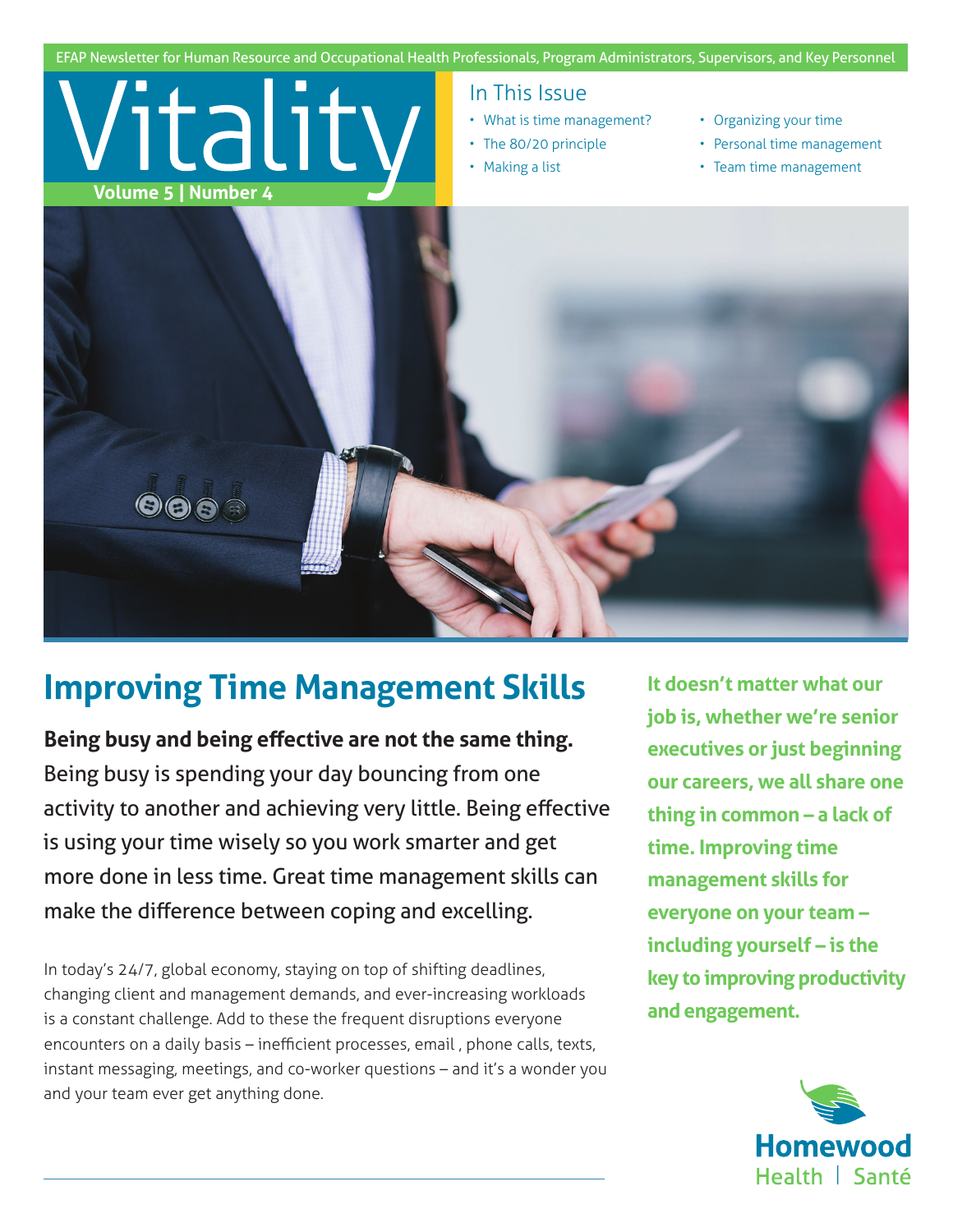#### **What is time management?**

The most productive people manage their time exceptionally well because they focus on results, not activities. By doing so they<sup>1</sup>:

- Meet deadlines
- Produce quality work
- Have excellent professional reputations
- Have better work-life balance
- Experience less stress

There are many ways to improve individual and collective time management skills, but one of the most effective is by applying the 80/20 principle.

#### **The 80/20 principle**

The 80/20 principle states that the relationship between output and input is unequal<sup>2</sup>. In other words, you achieve approximately 80% of your results with just 20% of your efforts. You spend the rest of your time on those disruptions – the meetings, emails, phone calls, etc. The key to increasing your effectiveness is to focus more on the 20% of your duties that actually produce results $3$ . These are likely to be complex, demanding, timeconsuming tasks, but they are what should be at the top of your daily to-do list. The rest of your responsibilities should take a lower priority.

#### **Making a list**

Time management begins with planning. Take some time each morning to make a list of tasks that require your immediate attention<sup>4</sup>. Use the 80/20 rule – prioritize jobs that move your department forward. The advantages of a to-do list are many<sup>5</sup>. They:

- Keep you focused on your objectives
- Help you remember even the smallest task
- Help you prioritize what is more important or urgent
- Show the bigger picture
- Save time
- Keep you in control and on track
- Create a record of what you've done and when

• Provide a sense of achievement as you cross off completed tasks

When it comes to managers, they are responsible for organizing their time and they also need to be aware of how each member of their team is utilizing his or her time. This is no easy feat when everyone has different strengths and weakness, as well as different ways of working and communicating. Creating one cohesive, highly productive team can take a while, but the first step involves making sure everyone improves their time management skills. And that process begins at the top – with you.

#### **Personal time management**

Great time management skills are essential for everyone – but especially for managers who juggle the business priorities of senior management with the needs of their clients and teams.

Here are some ways you can begin making the most efficient use of your limited time.

- **• Don't multitask9:** In order to get the most out of our time, we feel the need to do several things at once, but we actually accomplish more when we focus on one thing at a time. Multitasking actually hampers productivity because it takes much longer to finish anything.
- **• Learn to say no<sup>10</sup>:** Politely decline to take on more work if you're feeling overloaded or overwhelmed. Consult your to-do list to see if a new job will interfere with your ability to complete existing priority work and meet deadlines.
- **•** Set deadlines<sup>11</sup>. Set realistic deadlines and make sure you stick to them.
- **• Take breaks<sup>12</sup>:** Your body needs regular breaks to prevent eye or muscle strain, headaches and leg cramps, and your mind needs short breaks to rest and refresh. Try not to eat lunch at your desk. You will be far more focused, creative, and able to cope with stressful situations when you allow yourself to take regular, short breaks.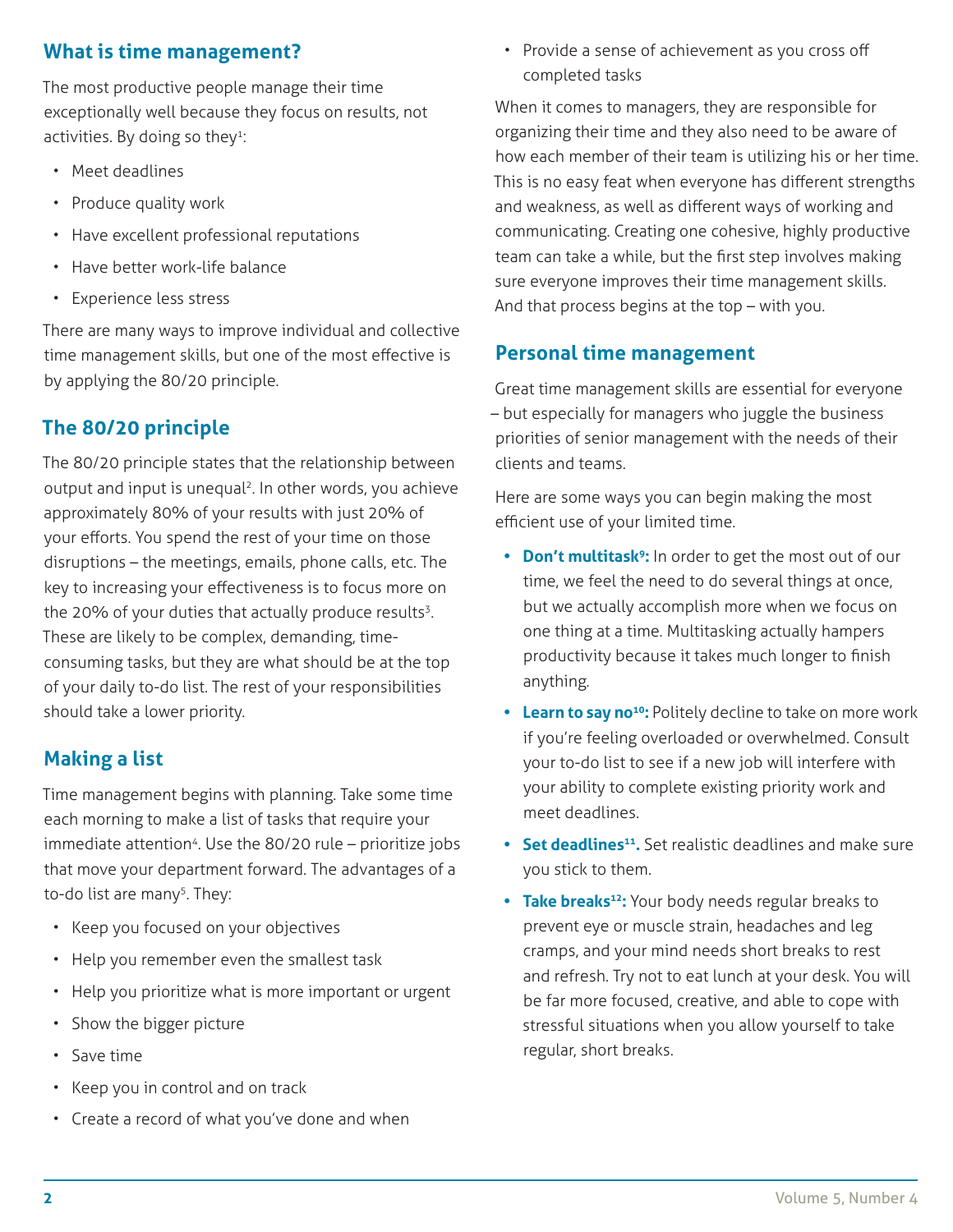#### **Team time management**

The key to getting a dispersed group to work together and deliver projects on deadline is time management. As manager, you play a key role in ensuring your team uses available time effectively, and there are a few ways you can do this.

**• Delegate intelligently13.** Every member of your team has his or her own unique strengths and weaknesses. Some may have abilities you lack and some may need to develop certain skills. Take advantage of experienced, highly skilled team members and help those who may need to develop their talents. Smart

delegation will not only free up your time but it will also help your employees develop.

- **• Communicate clearly<sup>14</sup>.** Clear communication involves careful listening, reading, speaking, and writing to interpret and convey information. A staff member coming back for further explanation of a task, who spends the morning trying to figure things out, or does the job incorrectly because of poor instructions is just wasting valuable time.
- **• Review processes<sup>15</sup>.** Hunting for information, finding the right person to help with an issue, being invited to meetings that do not affect your department, and

# **Organizing your time**

Managers tend to be pulled in several directions at once, and meetings and phone calls can consume an entire day and leave little time for priorities. Use your online calendar to take control, as much as you are able, of your time. For example:

#### **Schedule meetings in blocks<sup>6</sup>.**

Meetings reduce the time you have for your own work to small segments interspersed throughout the day. They also invariably go over schedule, reducing your time to focus on larger projects. Schedule all your meeting in blocks so that one begins right after another. This helps meetings to start and end on time and leaves the rest of day free for important tasks. Don't allow latecomers to stall proceedings. If someone is late, stay with the agenda and do not recap the last 10 or 20 minutes for their benefit. They'll soon start being on time.

#### **Schedule specific times to return calls each day<sup>7</sup>.**

If you have administrative support, have him or her tell callers when to expect a return call from you. This way you won't be constantly interrupted with phone calls that are not urgent and you can focus on your work. If you don't have an administrative assistant, use your voice mail to say you will return calls at a certain time, or by the end of the business day.

#### **Schedule quiet time8.**

You need time to focus on your priority tasks and yet you want to have an open door policy for your staff. The trick is to find the balance. Let your staff know that when your door is closed it is because you are working on something that requires your full concentration and you would appreciate not being interrupted, unless the matter is urgent. Let these same people know that when your door is open they are most welcome to bring questions and concerns to you. Your staff will understand that you also have assigned tasks to accomplish and deadlines to meet.